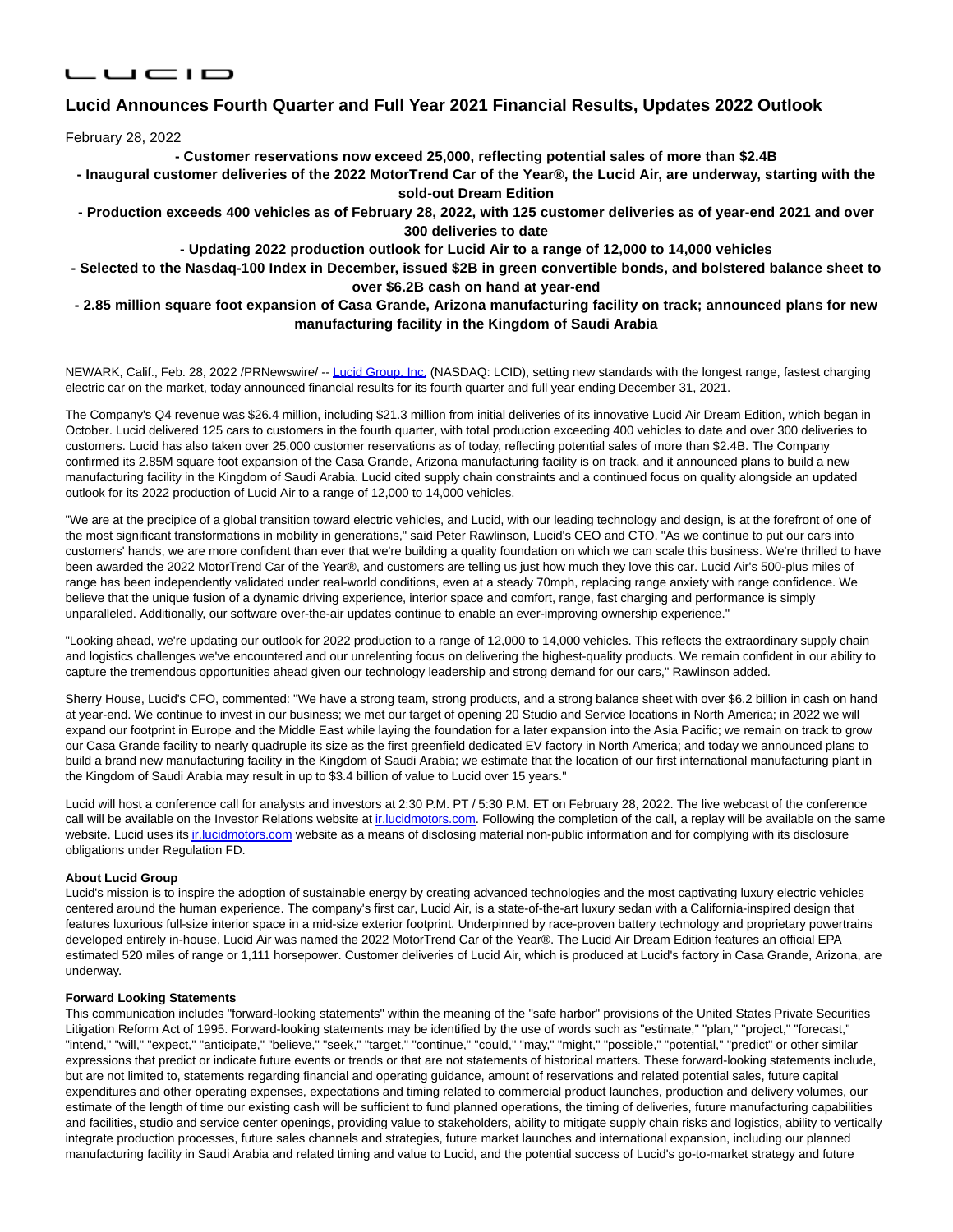vehicle programs. These statements are based on various assumptions, whether or not identified in this communication, and on the current expectations of Lucid's management and are not predictions of actual performance. These forward-looking statements are provided for illustrative purposes only and are not intended to serve as, and must not be relied on by any investor as, a guarantee, an assurance, a prediction or a definitive statement of fact or probability. Actual events and circumstances are difficult or impossible to predict and will differ from assumptions. Many actual events and circumstances are beyond the control of Lucid. These forward-looking statements are subject to a number of risks and uncertainties, including changes in domestic and foreign business, market, financial, political and legal conditions; risks related to the timing of expected business milestones and commercial product launches, including Lucid's ability to mass produce the Lucid Air and complete the tooling of its manufacturing facility; risks related to the expansion of Lucid's manufacturing facility, the construction of new manufacturing facilities and the increase of Lucid's production capacity; risks related to future market adoption of Lucid's offerings; the effects of competition and the pace and depth of electric vehicle adoption generally on Lucid's future business; changes in regulatory requirements, governmental incentives and fuel and energy prices; Lucid's ability to rapidly innovate; Lucid's ability to enter into or maintain partnerships with original equipment manufacturers, vendors and technology providers; Lucid's ability to effectively manage its growth and recruit and retain key employees, including its chief executive officer and executive team; potential vehicle recalls; Lucid's ability to establish its brand and capture additional market share, and the risks associated with negative press or reputational harm; Lucid's ability to manage expenses; the outcome of any potential litigation, government and regulatory proceedings, investigations and inquiries; and the impact of the global COVID-19 pandemic on Lucid's projected results of operations, financial performance or other financial metrics, or on any of the foregoing risks; and those factors discussed under the heading "Risk Factors" in Part I, Item 1A of the Company's Annual Report on Form 10-K for the year ended December 31, 2021, as well as other documents Lucid has filed or will file with the Securities and Exchange Commission. If any of these risks materialize or our assumptions prove incorrect, actual results could differ materially from the results implied by these forward-looking statements. There may be additional risks that Lucid presently does not know or that Lucid currently believes are immaterial that could also cause actual results to differ from those contained in the forward-looking statements. In addition, forward-looking statements reflect Lucid's expectations, plans or forecasts of future events and views as of the date of this communication. Lucid anticipates that subsequent events and developments will cause Lucid's assessments to change. However, while Lucid may elect to update these forward-looking statements at some point in the future, Lucid specifically disclaims any obligation to do so. These forward-looking statements should not be relied upon as representing Lucid's assessments as of any date subsequent to the date of this communication. Accordingly, undue reliance should not be placed upon the forward-looking statements.

#### **Non-GAAP Financial Measures and Key Business Metrics:**

Consolidated financial information has been presented in accordance with US GAAP ("GAAP") as well as on a non-GAAP basis to supplement our consolidated financial results. Lucid's non-GAAP financial measures include Adjusted EBITDA and Free Cash Flow which are discussed below.

Adjusted EBITDA is defined as net loss and comprehensive loss before (1) interest expense, (2) provision for (benefit from) income taxes, (3) depreciation and amortization, (4) change in fair value of forward contracts, (5) change in fair value of convertible preferred stock warrant liability, (6) change in fair value of common stock warrant liability, (7) transaction costs expensed and (8) stock-based compensation. Adjusted EBITDA is a performance measure that Lucid believes provides useful information to Lucid's management and investors about Lucid's profitability. Free Cash Flow is defined as net cash used in operating activities less capital expenditures. Free Cash Flow is a performance measure that Lucid believes provides useful information to Lucid's management and investors about the amount of cash generated by the business after necessary capital expenditures.

These non-GAAP financial measures facilitate management's internal comparisons to Lucid's historical performance. Management believes that it is useful to supplement its GAAP financial statements with this non-GAAP information because management uses such information internally for its operating, budgeting, and financial planning purposes. Management also believes that presentation of the non-GAAP financial measures provides useful information to Lucid's investors regarding measures of our financial condition and results of operations that Lucid uses to run the business and therefore allows investors to better understand Lucid's performance. However, these non-GAAP financial and key performance measures have limitations as analytical tools and you should not consider them in isolation or as substitutes for analysis of our results as reported under GAAP.

Non-GAAP information is not prepared under a comprehensive set of accounting rules and therefore, should only be read in conjunction with financial information reported under GAAP when understanding Lucid's operating performance. In addition, other companies, including companies in our industry, may calculate non-GAAP financial measures and key performance measures differently or may use other measures to evaluate their performance, all of which could reduce the usefulness of our non-GAAP financial measures and key performance measures as tools for comparison. A reconciliation between GAAP and non-GAAP financial information is presented below.

#### **Investor Relations Contact** [investor@lucidmotors.com](mailto:investor@lucidmotors.com)

**Media Contact** [media@lucidmotors.com](mailto:media@lucidmotors.com)

### **LUCID GROUP, INC. CONSOLIDATED BALANCE SHEETS1 (in thousands, except share and per share data)**

|                                    | December 31, December 31,<br>2021 |              | 2020    |  |
|------------------------------------|-----------------------------------|--------------|---------|--|
| <b>ASSETS</b>                      |                                   |              |         |  |
| Current assets:                    |                                   |              |         |  |
| Cash and cash equivalents          | \$                                | 6,262,905 \$ | 614,412 |  |
| Accounts receivable, net           |                                   | 3.148        | 260     |  |
| Short-term investments             |                                   |              | 505     |  |
| Inventory                          |                                   | 127.250      | 1,043   |  |
| Prepaid expenses                   |                                   | 70.346       | 21,840  |  |
| Other current assets               |                                   | 43,328       | 24,496  |  |
| Total current assets               |                                   | 6.506.977    | 662,556 |  |
| Property, plant and equipment, net |                                   | 1,182,153    | 713.274 |  |
| Right-of-use assets                |                                   | 161.974      |         |  |
| Other noncurrent assets            |                                   | 30,609       | 26,851  |  |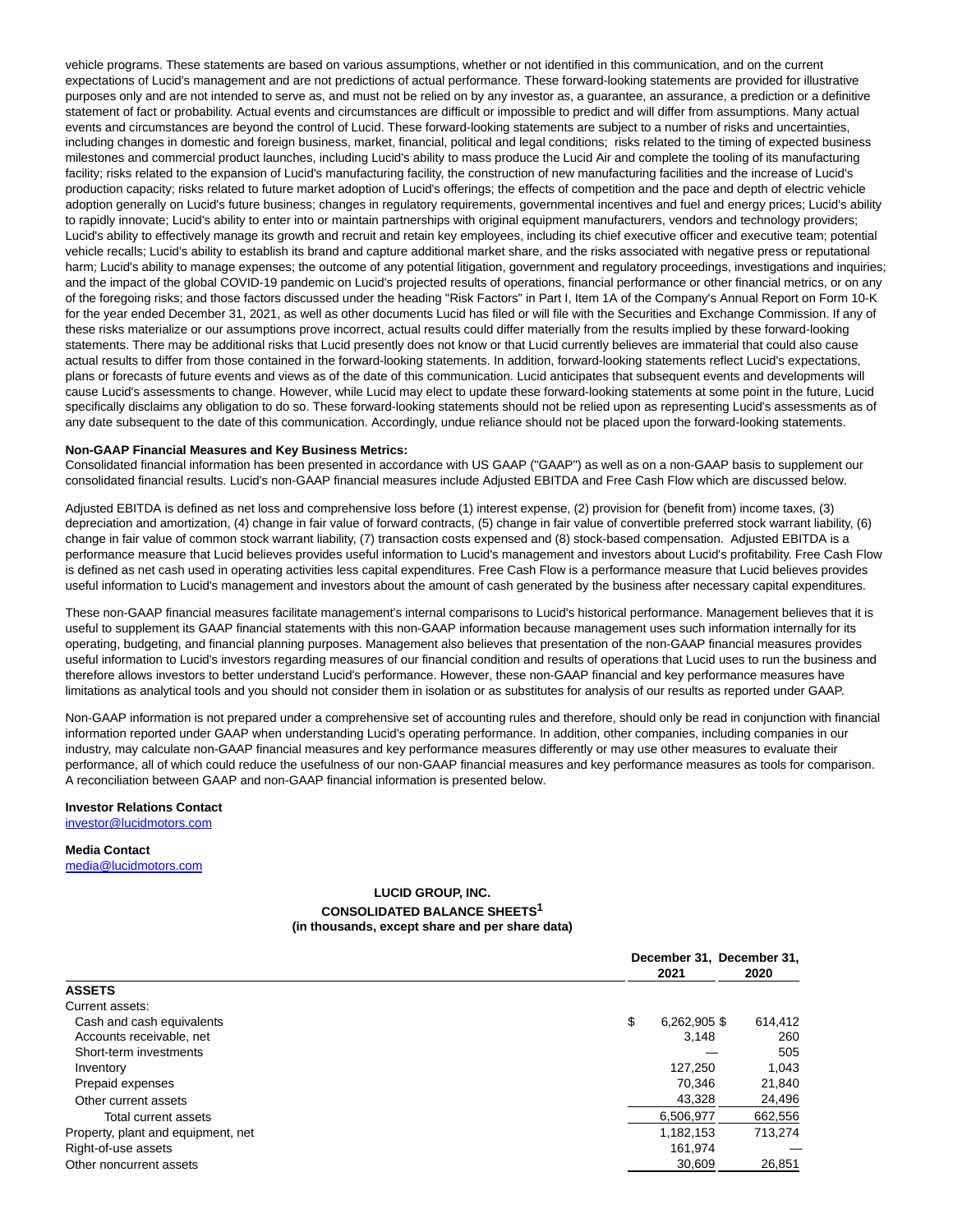| <b>TOTAL ASSETS</b>                                                                                 | 7,881,713\$       | 1,402,681   |
|-----------------------------------------------------------------------------------------------------|-------------------|-------------|
| LIABILITIES, CONVERTIBLE PREFERRED STOCK AND STOCKHOLDERS' EQUITY                                   |                   |             |
| (DEFICIT)                                                                                           |                   |             |
| <b>Current liabilities:</b>                                                                         |                   |             |
| Accounts payable                                                                                    | \$<br>41,342 \$   | 17,333      |
| Accrued compensation                                                                                | 32.364            | 16,197      |
| Finance lease liabilities, current portion                                                          | 4,183             |             |
| Other current liabilities                                                                           | 318,212           | 151,753     |
| <b>Total current liabilities</b>                                                                    | 396,101           | 185,283     |
| Convertible preferred stock warrant liability                                                       |                   | 2,960       |
| Finance lease liabilities, net of current portion                                                   | 6,083             |             |
| Common stock warrant liability                                                                      | 1,394,808         |             |
| Long-term debt                                                                                      | 1,986,791         |             |
| Other long-term liabilities                                                                         | 188,575           | 39,139      |
| <b>Total liabilities</b>                                                                            | 3,972,358         | 227,382     |
| <b>CONVERTIBLE PREFERRED STOCK</b>                                                                  |                   |             |
| Convertible preferred stock, \$0.0001 par value; 0 and 1,058,949,780 shares authorized as of        |                   |             |
| December 31, 2021 and 2020, respectively; 0 and 957,159,704 shares issued and outstanding as        |                   |             |
| of December 31, 2021 and 2020, respectively; liquidation preference of \$0, and \$3,497,913 as of   |                   |             |
| December 31, 2021 and 2020, respectively                                                            |                   | 2,494,076   |
| <b>STOCKHOLDERS' EQUITY (DEFICIT)</b>                                                               |                   |             |
| Preferred stock, par value \$0.0001; 10,000,000 and 0 shares authorized as of December 31, 2021 and |                   |             |
| 2020, respectively; no shares issued and outstanding as of December 31, 2021 and 2020,              |                   |             |
| respectively                                                                                        |                   |             |
| Common stock, par value \$0.0001; 15,000,000,000 and 1,189,800,259 shares authorized as of          |                   |             |
| December 31, 2021 and 2020, respectively; 1,648,413,415 and 28,791,702 shares issued and            |                   |             |
| 1,647,555,590 and 28,791,702 outstanding as of December 31, 2021 and 2020, respectively             | 165               | 3           |
| Additional paid-in capital                                                                          | 9,995,778         | 38,113      |
| Treasury stock, at cost, 857,825 and 0 shares at December 31, 2021 and 2020, respectively           | (20, 716)         |             |
| Accumulated deficit                                                                                 | (6,065,872)       | (1,356,893) |
| Total stockholders' equity (deficit)                                                                | 3,909,355         | (1,318,777) |
| TOTAL LIABILITIES, CONVERTIBLE PREFERRED STOCK AND STOCKHOLDERS'                                    |                   |             |
| <b>EQUITY (DEFICIT)</b>                                                                             | \$<br>7,881,713\$ | 1,402,681   |

## **LUCID GROUP, INC.**

## **CONSOLIDATED STATEMENTS OF OPERATIONS AND COMPREHENSIVE LOSS1**

**(in thousands, except share and per share data)**

|                                                                                   |    | <b>Three Months Ended</b><br>December 31. |                 |       |      | <b>Twelve Months Ended</b><br>December 31, |  |            |  |
|-----------------------------------------------------------------------------------|----|-------------------------------------------|-----------------|-------|------|--------------------------------------------|--|------------|--|
|                                                                                   |    |                                           |                 |       |      |                                            |  |            |  |
|                                                                                   |    | 2021                                      | 2020            |       | 2021 |                                            |  | 2020       |  |
| Revenue                                                                           | \$ | 26,392 \$                                 |                 | 3,634 | \$   | 27,111 \$                                  |  | 3,976      |  |
| <b>Costs and expenses</b>                                                         |    |                                           |                 |       |      |                                            |  |            |  |
| Cost of revenue                                                                   |    | 151,473                                   |                 | 2,520 |      | 154,897                                    |  | 3,070      |  |
| Research and development                                                          |    | 163,606                                   | 169,521         |       |      | 750,185                                    |  | 511,110    |  |
| Selling, general and administrative                                               |    | 196,997                                   | 31,304          |       |      | 652,475                                    |  | 89,023     |  |
| Total cost and expenses                                                           |    | 512,076                                   | 203,345         |       |      | 1,557,557                                  |  | 603,203    |  |
| Loss from operations                                                              |    | (485, 684)                                | (199, 711)      |       |      | (1,530,446)                                |  | (599, 227) |  |
| Other income (expense), net:                                                      |    |                                           |                 |       |      |                                            |  |            |  |
| Change in fair value of forward contracts                                         |    |                                           | (109, 663)      |       |      | (454, 546)                                 |  | (118, 382) |  |
| Change in fair value of convertible preferred stock warrant liability             |    |                                           | (1,034)         |       |      | (6,976)                                    |  | (1,205)    |  |
| Change in fair value of common stock warrant liability                            |    | (557, 973)                                |                 |       |      | (582, 760)                                 |  |            |  |
| Transaction costs expensed                                                        |    |                                           |                 |       |      | (2,717)                                    |  |            |  |
| Interest expense                                                                  |    | (1,263)                                   |                 | (44)  |      | (1, 374)                                   |  | (64)       |  |
| Other (expense) income, net                                                       |    | (742)                                     |                 | (766) |      | (893)                                      |  | (690)      |  |
| Total other expense, net                                                          |    | (559, 978)                                | (111, 507)      |       |      | (1,049,266)                                |  | (120, 341) |  |
| Loss before provision for (benefit from) income taxes                             |    | (1,045,662)                               | (311, 218)      |       |      | (2,579,712)                                |  | (719, 568) |  |
| Provision for (benefit from) income taxes                                         |    | 18                                        |                 | 57    |      | 49                                         |  | (188)      |  |
| Net loss and comprehensive loss                                                   |    | (1,045,680)                               | (311, 275)      |       |      | (2,579,761)                                |  | (719, 380) |  |
| Deemed contribution related to repurchase of Series B convertible preferred stock |    |                                           |                 | 1,000 |      |                                            |  | 1,000      |  |
| Deemed contribution related to repurchase of Series C convertible preferred stock |    |                                           | 12,784          |       |      |                                            |  | 12,784     |  |
| Deemed dividend related to the issuance of Series E convertible preferred stock   |    |                                           |                 |       |      | (2, 167, 332)                              |  |            |  |
| Net loss attributable to common stockholders                                      |    | $(1,045,680)$ \$                          | $(297, 491)$ \$ |       |      | $(4,747,093)$ \$                           |  | (705, 596) |  |
| Weighted average shares outstanding used in computing net loss per share          |    |                                           |                 |       |      |                                            |  |            |  |
| attributable to common stockholders, basic and diluted                            |    | 1,636,215,509                             | 26,764,864      |       |      | 740,393,759                                |  | 24,825,944 |  |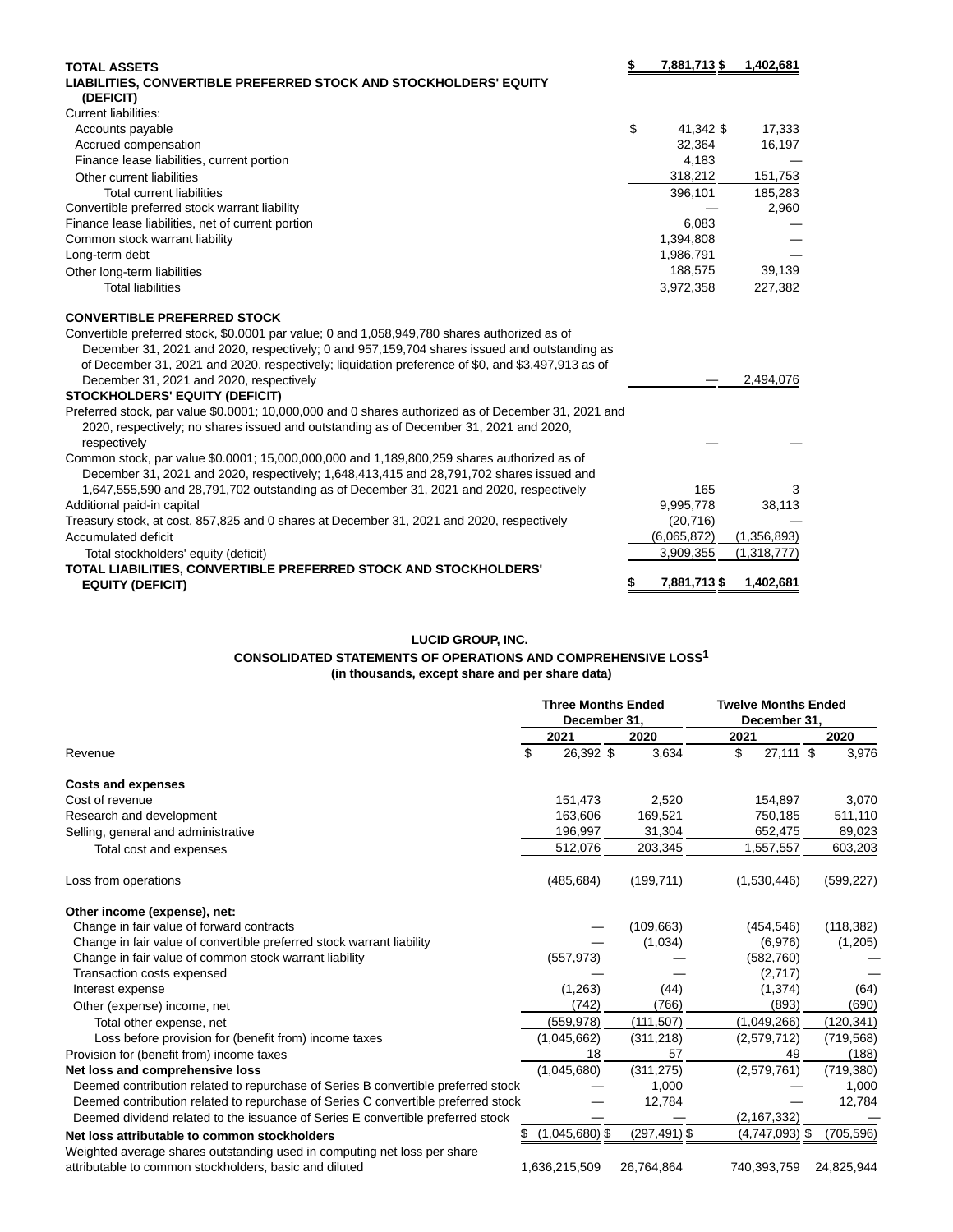### **LUCID GROUP, INC. CONSOLIDATED STATEMENTS OF CASH FLOWS1** (**In thousands**)

|                                                                             | Year Ended December 31,       |            |  |
|-----------------------------------------------------------------------------|-------------------------------|------------|--|
|                                                                             | 2021                          | 2020       |  |
| Cash flows from operating activities                                        |                               |            |  |
| Net loss                                                                    | \$<br>$(2,579,761)$ \$        | (719, 380) |  |
| Adjustments to reconcile net loss to net cash used in operating activities: |                               |            |  |
| Depreciation and amortization                                               | 62,907                        | 10,217     |  |
| Amortization of insurance premium                                           | 18,474                        |            |  |
| Non-cash operating lease cost                                               | 12,563                        |            |  |
| Stock-based compensation                                                    | 516,757                       | 4,614      |  |
| Loss on disposal of property and equipment                                  | 52                            | 139        |  |
| Amortization of debt discount                                               | 237                           |            |  |
| Write-down of inventory                                                     | 48,884                        |            |  |
| Change in fair value of contingent forward contract liability               | 454,546                       | 118,382    |  |
| Change in fair value of preferred stock warrant liability                   | 6,976                         | 1,205      |  |
| Change in fair value of common stock warrant liability                      | 582,760                       |            |  |
| Changes in operating assets and liabilities:                                |                               |            |  |
| Accounts receivable                                                         | (2,888)                       | 148        |  |
| Inventory                                                                   | (175,091)                     | (359)      |  |
| Financed insurance premium                                                  | (41, 935)                     |            |  |
| Prepaid expenses                                                            |                               | 7,770      |  |
|                                                                             | (25, 045)                     |            |  |
| Other current assets                                                        | (14, 704)                     | 7,360      |  |
| Other noncurrent assets and security deposit                                | 5,889                         | 2,866      |  |
| Accounts payable                                                            | 4,354                         | (69, 861)  |  |
| Accrued compensation                                                        | 16,167                        | 13,249     |  |
| Operating lease liability                                                   | (10,019)                      |            |  |
| Other liabilities and accrued liabilities                                   | 65,456                        | 53,454     |  |
| Other long-term liabilities                                                 | (4, 712)                      |            |  |
| Net cash used in operating activities                                       | (1,058,133)                   | (570,196)  |  |
| Cash flows from investing activities:                                       |                               |            |  |
| Purchases of property, equipment, and software                              | (421, 220)                    | (459,582)  |  |
| Proceeds from sale of short term investments                                | 505                           |            |  |
| Proceed from sale of property, equipment, and software                      | 22                            |            |  |
| Net cash used in investing activities                                       | (420, 693)                    | (459, 582) |  |
| Cash flows from financing activities:                                       |                               |            |  |
| Proceed from issuance of convertible notes, net of issuance costs           | 2,002,437                     |            |  |
| Payment of transaction costs for the issuance of convertible notes          | (15, 883)                     |            |  |
| Payment for short-term insurance financing note                             | (27, 887)                     |            |  |
| Payment for capital lease liabilities                                       |                               | (364)      |  |
| Payment for finance lease liabilities                                       | (3,088)                       |            |  |
| Proceeds from short-term insurance financing note                           | 41,935                        |            |  |
| Repurchase of Series B convertible preferred stock                          | (3,000)                       |            |  |
| Repurchase of Series C convertible preferred stock                          |                               | (12, 101)  |  |
| Proceeds from issuance of Series D convertible preferred stock              | 3,000                         | 400,000    |  |
| Proceeds from issuance of Series E convertible preferred stock              | 600,000                       | 899,725    |  |
| Proceeds from exercise of stock options                                     | 8,132                         | 3,285      |  |
| Proceeds from the exercise of public warrants                               | 173,273                       |            |  |
| Proceeds from the reverse recapitalization                                  | 4,439,153                     |            |  |
| Payment of transaction costs related to the reverse recapitalization        |                               |            |  |
|                                                                             | (38,865)                      |            |  |
| Treasury stock repurchase                                                   | (20, 716)                     |            |  |
| Stock repurchases from employees for tax withholdings                       | (22,063)                      |            |  |
| Net cash provided by financing activities                                   | 7,136,428                     | 1,290,545  |  |
| Net increase in cash, cash equivalents, and restricted cash                 | 5,657,602                     | 260,767    |  |
| Beginning cash, cash equivalents, and restricted cash                       | 640,418                       | 379,651    |  |
| Ending cash, cash equivalents, and restricted cash                          | $\frac{1}{2}$<br>6,298,020 \$ | 640,418    |  |

#### **LUCID GROUP, INC. Reconciliation of GAAP to Non-GAAP Financials Measures1 Unaudited (in thousands)**